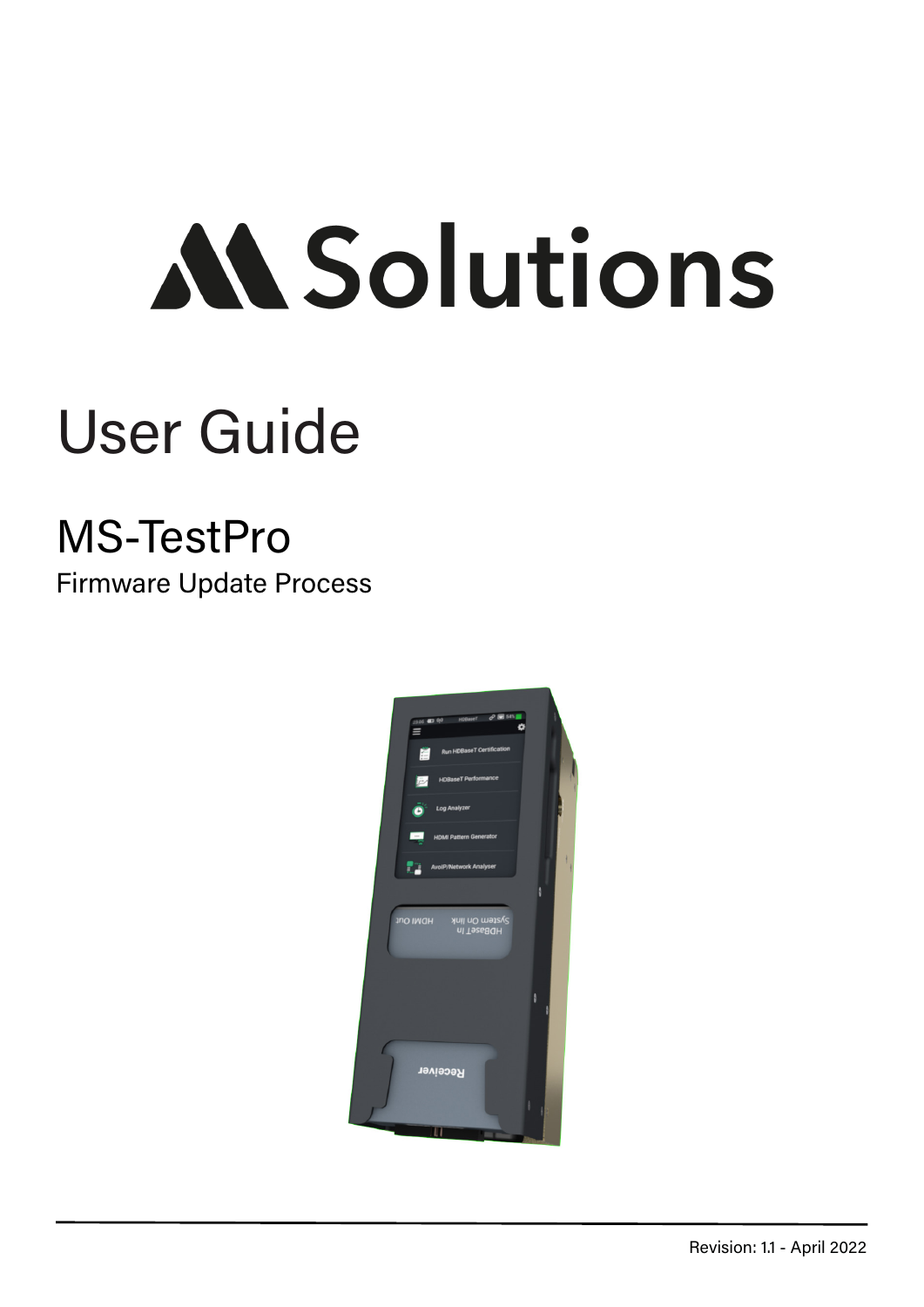#### Firmware Update

This short guide has been written to simplify the Firmware (Software) Update process of the MSolutions MS-TestPro.



The image adjacent is of the MS-TestPro. To find the current firmware version, click the 'Settings' icon in the top right of the Home screen'.

Once in the 'Settings' menu, click on 'General' at the top of the screen.

The firmware version is directly underneath the 'Software Update' button. Labelled as 'FW Version'.